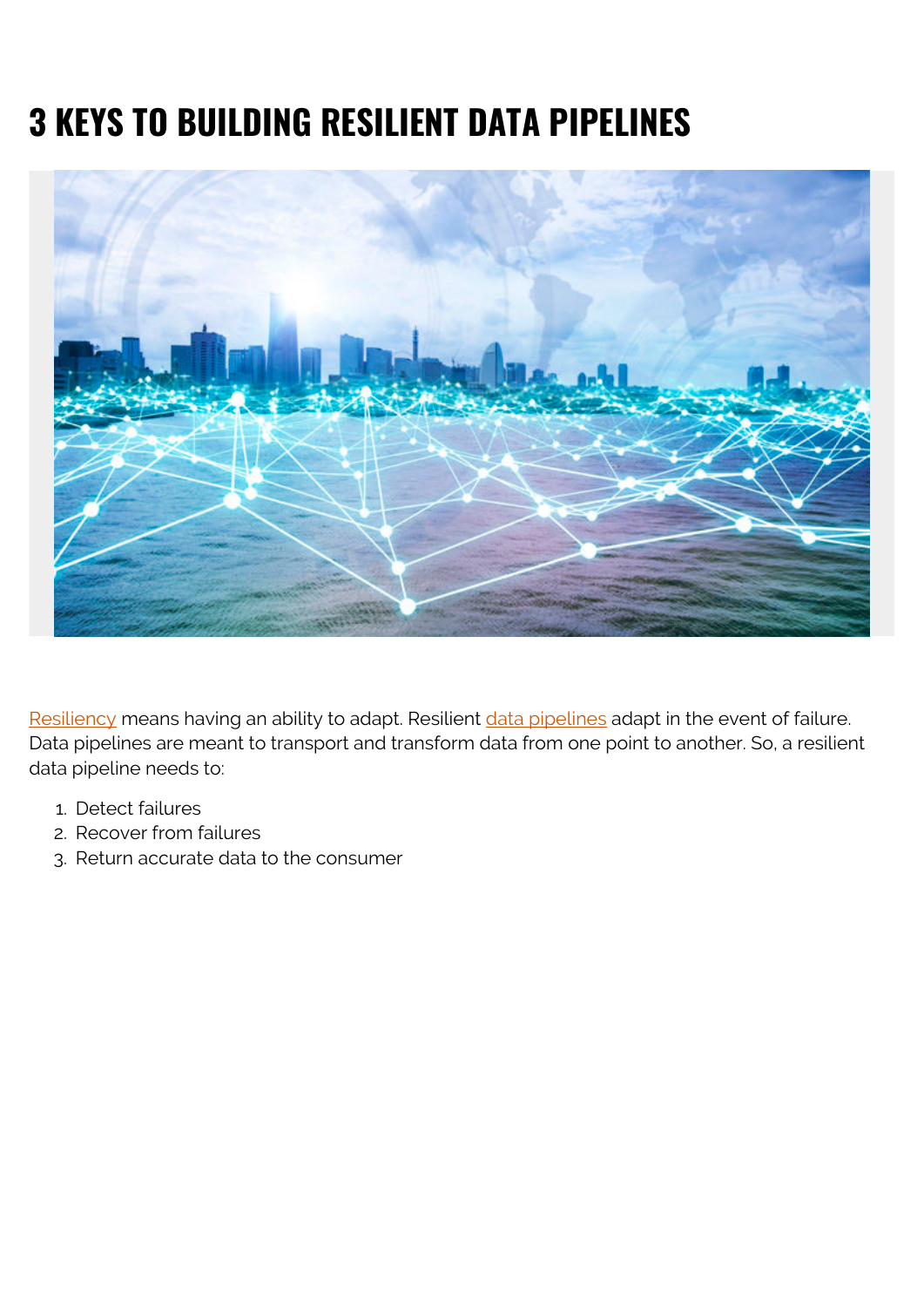

To achieve this, you'll need to form a

resilient data pipeline, which requires three components:

- Observability
- Structured processes, including idempotency and immutability
- Data validators

### **Observability**

Errors need to be seen to be corrected quickly. If the error goes unseen, it cannot be fixed. Good [logging practices](https://blogs.bmc.com/blogs/monitoring-logging-tracing/) help surface errors, and well-written logs allow the error to be identified and located quickly. Developers, usually the people who will be reading these logs, need to know what has happened in the event of an error.

Logs should communicate what has happened, and what action needs to be taken to not encounter the failure. There are three things a good log message contains:

- 1. Logs should use an appropriate, and consistent, category for what error has occurred.
- 2. Logs should specify what exactly has happened to cause the error.
- 3. Logs should inform the user what action needs to be taken to correct the error.

If the log can give the developer action towards fixing the issue without having to probe the code for the problem, the log is a good log.

Logs can also be written at both the pipeline and the task levels. Logs should answer:

- Why did the pipeline task fail?
- When was the pipeline scheduled?
- Whether you are using your own processors or renting from a third-party, each processor should produce logs and you should get access to the third-party's or write in your own logs to widen your own visibility window.

Finally, after data has gone through the data pipeline, logs should be available to report the data has successfully traveled through the pipeline.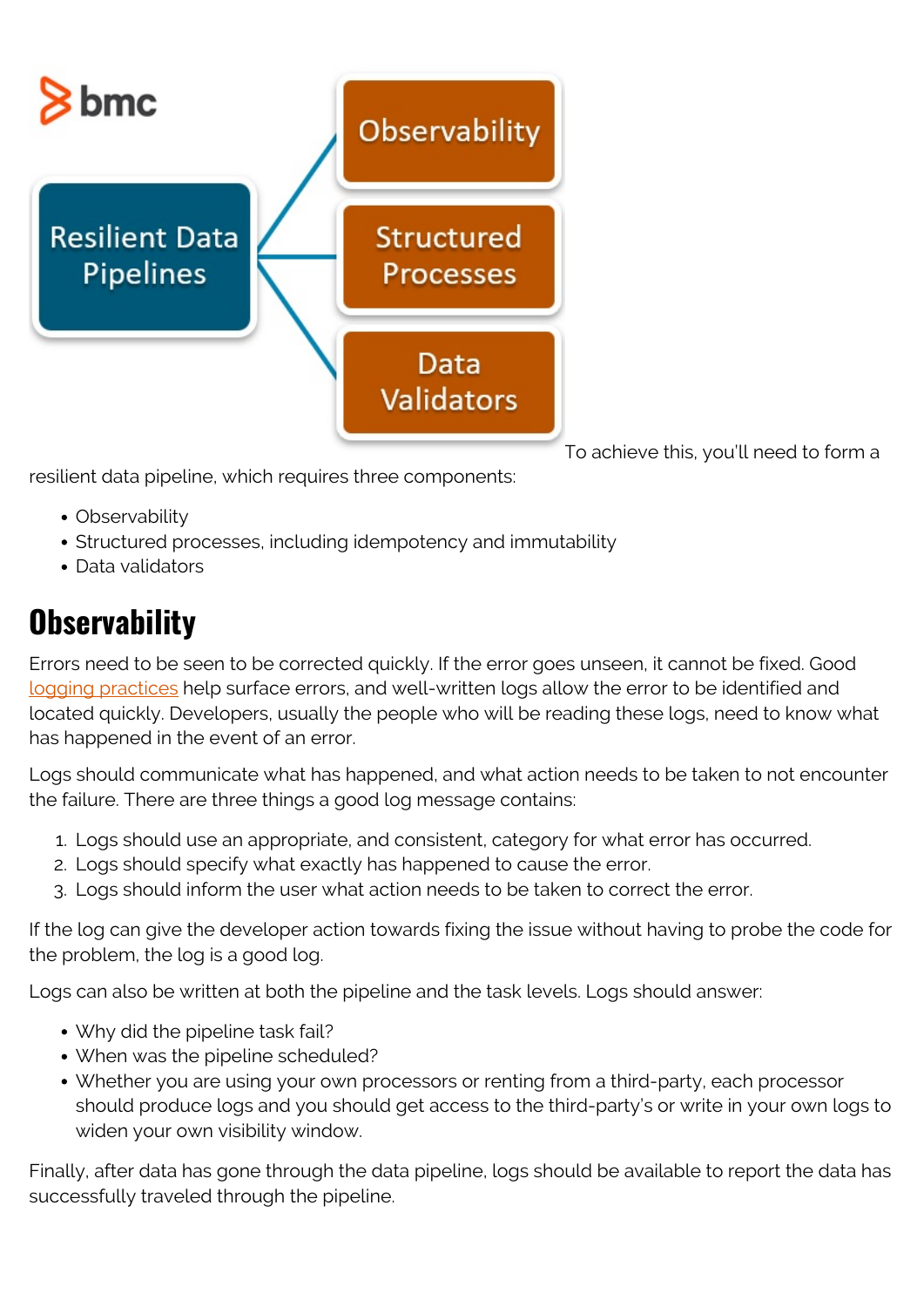Observability is also possible by examining the metrics of your pipeline resources. Check out the latency of your system, the queued time for batches, and how much resources your batches consume during each run.

### **Structured Processes**

Resiliency improves when the infrastructure of the data pipeline uses better structures. The aim in the system's design is to use processes in the transport of the data that give an expected and predictable result. To further qualify, the data should arrive as expected even in the event of failure.

Idempotence and immutability are processes that help return data in the event a processor is unavailable, stops half-way through the shipment, or gets triggered multiple times. They help accomplish two things:

- They ensure good data gets to the end user.
- They ensure data arrives in the event of a systems failure.

#### **Idempotence**

[Idempotence](https://blogs.bmc.com/blogs/idempotence/) is a function that will return the same result on repeated instances of execution. Functions like absolute functions and rounding functions are idempotent. Not all functions are idempotent, but functions can be made to be idempotent.

Deletion functions can be written as idempotent. In a list of data , if the goal were to remove the number 2 at index 2, the function to delete the second index in the list is not idempotent, because if the function runs multiple times on the list, it continuously removes whatever number happens to be at the second index. In this example, the function would remove the number 2, then 3, then 4, and so on…

One way the function can be rewritten as idempotent is by saying if the number in the second index is a 2, delete it. This function can be run over and over and gets the desired output of deleting the number 2 from the list. Idempotent functions can vary depending on the dataset and what the result is intended to be. [\(Wikipedia](https://en.wikipedia.org/wiki/Idempotence) lists some more examples of idempotent functions.)

### **Immutability**

An [immutable infrastructure](https://blogs.bmc.com/blogs/immutable-infrastructure/) decreases complexity and allows for simple reasoning about the infrastructure.

Traditionally, mutable servers could be updated and transformed while they were being used. This allowed developers to update any software or transform data on the server while data wrote to it. The problem with this is that each update tweaks the server a little and each server is just a little bit different than the other, with different version numbers—1.34, or 1.74, or 1.22, or whichever.

For resiliency, trying to identify the error in one of these systems can get to be very complicated. Versioning the pipeline is also very difficult when dealing with a morphing mixture of server versions. Similarly, trying to update the entire infrastructure from version 1 to version 2 encounters its own challenges as each server gets updated from 1.34 to 2.0 or 1.74 to 2.0.

Immutable means that data cannot be deleted or altered, "mutated", once written on the server. Immutability, like idempotence, is a good design practice what for resilient infrastructure because it